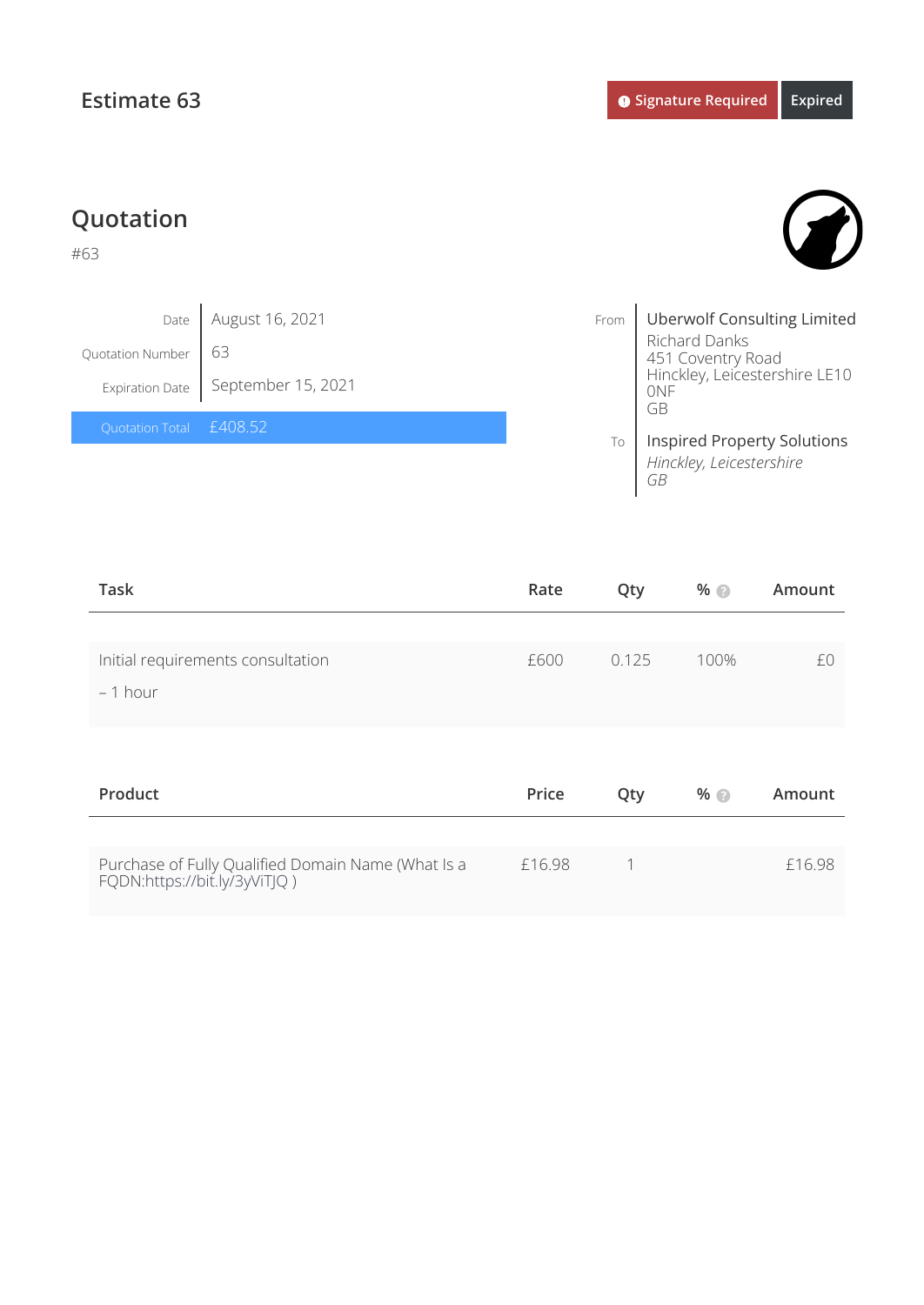| Task                                                                                                       | Rate | Qty | $%$ $\odot$ | Amount |
|------------------------------------------------------------------------------------------------------------|------|-----|-------------|--------|
|                                                                                                            |      |     |             |        |
| Installation and Setup of WordPress Site                                                                   | £600 |     | 100%        | £0     |
| - Including selection of initial template                                                                  |      |     |             |        |
| - Setup of Gmail or Other API for email services                                                           |      |     |             |        |
| - Setup of pre purchased Fully Qualified Domain Name<br>(What Is a FQDN: https://bit.ly/3yViTIQ)           |      |     |             |        |
| - Creation of subdomain:<br>www.inspiredpropertysolutions (What is a<br>subdomain: https://bit.ly/2W2y2Kx) |      |     |             |        |
| - Connection of WordPress site on completion of<br>website content creation                                |      |     |             |        |
| - All content creation is the responsibility of the client                                                 |      |     |             |        |

| Product                                                 | Price   | Otv | $%$ $\odot$ | Amount  |
|---------------------------------------------------------|---------|-----|-------------|---------|
|                                                         |         |     |             |         |
| Sprout Invoicing Professional - Annually recurring cost | £149.50 |     |             | f149.50 |

| Task                                                                                   | Rate | Qty   | %    | Amount |
|----------------------------------------------------------------------------------------|------|-------|------|--------|
|                                                                                        |      |       |      |        |
| Installation and Setup of Sprout Invoicing                                             | £600 | 0.25  | 100% | £0     |
|                                                                                        |      |       |      |        |
| WordPress Administrator Training (2 Hours)                                             | £600 | 0.25  | 100% | £0.    |
|                                                                                        |      |       |      |        |
| Installation of WP SMTP plugin                                                         | £600 | 0.125 | 100% | fΩ     |
| • Installation and setup of WP SMTP and email API<br>for pre provisioned Email account |      |       |      |        |

| Product                                                          | Price | Oty | $%$ $\odot$ | Amount |
|------------------------------------------------------------------|-------|-----|-------------|--------|
|                                                                  |       |     |             |        |
| Purchase of WP SMTP                                              | $+1$  | 35  |             | f35    |
| • Renewable Annually on the anniversary of the<br>first purchase |       |     |             |        |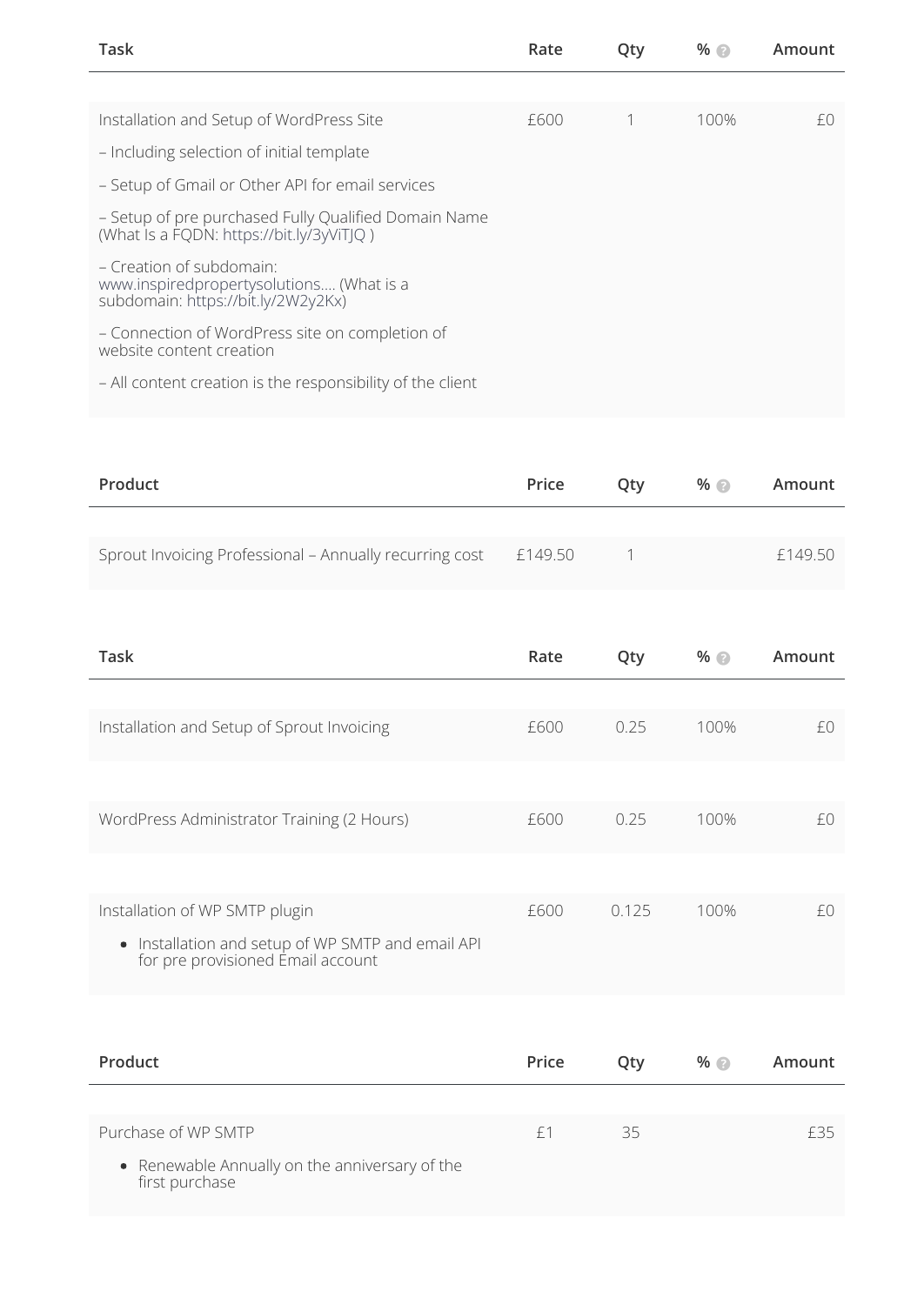| Purchase of Formidable Forms processor<br>• Renewable Annually on the anniversary of the<br>first purchase | £1   | 39.95 |      | £39.95 |
|------------------------------------------------------------------------------------------------------------|------|-------|------|--------|
|                                                                                                            |      |       |      |        |
| Task                                                                                                       | Rate | Qty   | %    | Amount |
|                                                                                                            |      |       |      |        |
| Installation of Formidable Forms plugin                                                                    | f600 | 0.25  | 100% | fΩ     |
| • Installation and setup of Formidable Forms                                                               |      |       |      |        |

- Installation of Contact Us form to Contact Us page
- Creation of Quotation Form

Integration in to Quote page

| Product                                                                                                                                                                                                       | Price  | Qty  | %                            | Amount                       |
|---------------------------------------------------------------------------------------------------------------------------------------------------------------------------------------------------------------|--------|------|------------------------------|------------------------------|
| WordPress Hosting -Monthly - First Year Free<br>Creation of Hosted server<br>$\bullet$<br>Creation of WordPress instance on Hosted Server<br>$\bullet$<br>Backup of WordPress instance and pages<br>$\bullet$ | £24.99 | 12   | 100%                         | £0                           |
| Scheduling Plugin - Simply Scheduling (Annual Cost)                                                                                                                                                           | £1     | 99   |                              | £99                          |
| <b>Task</b>                                                                                                                                                                                                   | Rate   | Qty  | %                            | Amount                       |
| Scheduling Plugin - Integration and Setup                                                                                                                                                                     | £600   | 0.25 | 100%                         | £0                           |
|                                                                                                                                                                                                               |        |      |                              |                              |
|                                                                                                                                                                                                               |        |      | Subtotal<br>Taxes<br>Total ? | £340.43<br>£68.09<br>£408.52 |

## **Notes**

Thank you; we really appreciate your business.

## **Terms**

We do expect payment within 21 days, so please process this invoice within that time. There will be a 1.5% interest charge per month on late invoices.

Total ?